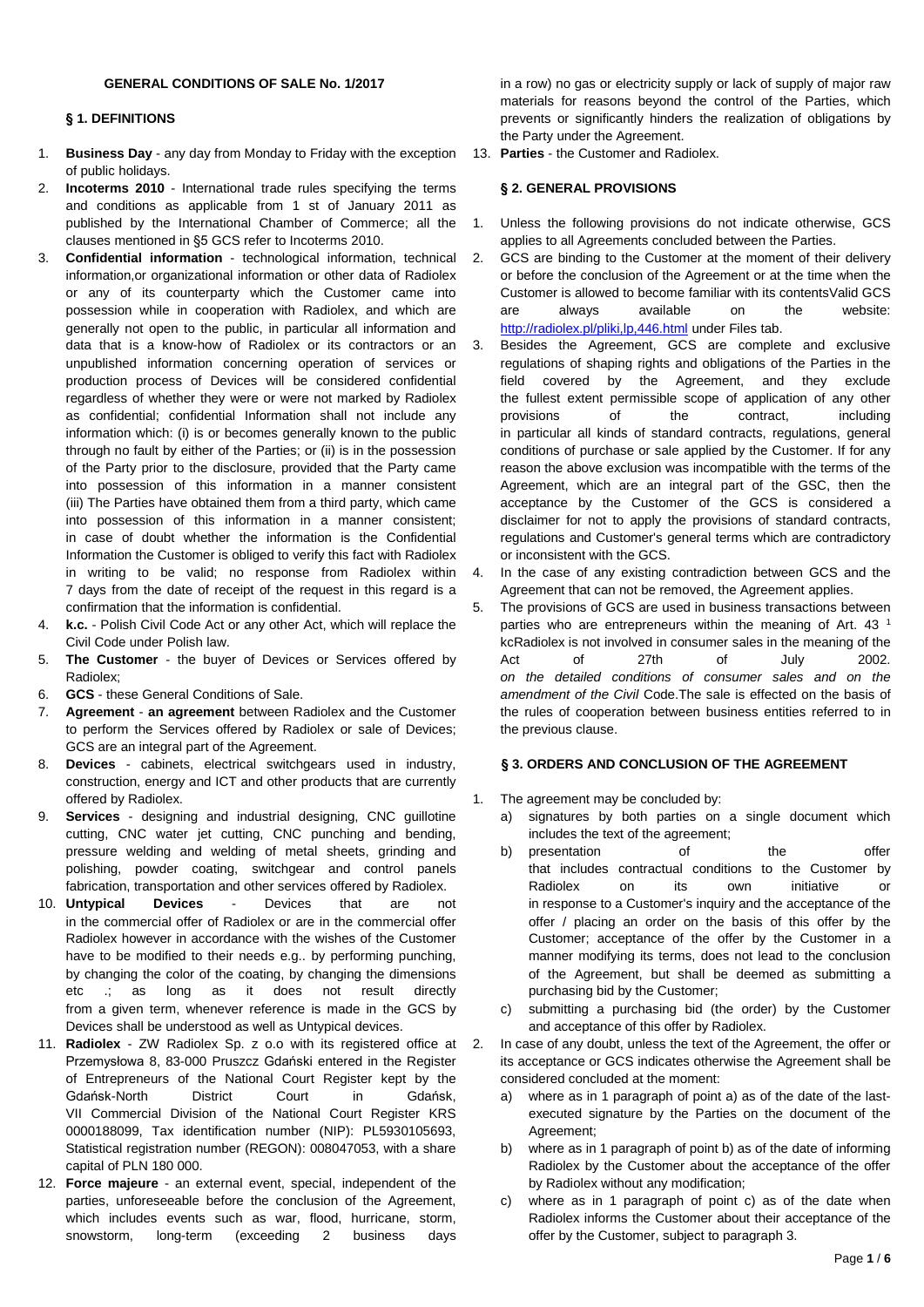- 3. Radiolex is authorised to accept the modified order, which is binding on both parties unless the Customer fails to notify Radiolex immediately, but not later than within 2 business days from the date of receipt of the modified order, in writing of the nonacceptance of the modification of the order. In the latter case, the conclusion of the Agreement does not occur. Otherwise the Parties are bound by the Agreement in accordance to the the content of the order along with modified part of the order the contents of the declaration confirmation of order and GCS.
- The offer should contain at least the subject of the agreement, remuneration payable under this agreement for which the item is to be made and the date as to when it is to be made.The documents that do not contain all of the elements above shall not constitute the offer. Either party may require the party who sent the document containing only part of the elements referred to in the first sentence to clarify the remaining elements or it will be deemed that it is not a matter of will of the Agreement.
- 5. The offer submitted by Radiolex is valid for the period specified in the offer. If Radiolex offer or confirmation of order requires prepayment, the condition for the opening and thereby also to complete the order is to pay the entire amount of the prepayment. Any contractual terms on the performance of the subject of the Agreement shall be automatically postponed by the period of delay in payment by the Customer prepayment.
- 6. Radiolex may accept or refuse to accept the order (the purchasing offer) of Radiolex's Customer in the same form in which it was filed, or in the form of an e-mail within 2 weeks unless otherwise determined by the content of that order.No statement from Radiolex as to the acceptance or rejection of the Customer orders in this period will indicate a lack of acceptance of the order.
- 7. Radiolex may resign from the implementation of the Agreement in the case if it considers that it is not able to implement the Agreement on acceptable terms and conditions, with notifying the Customer within 5 business days from the date of the confirmation of order. The Customer is not entitled to receive any claim against Radiolex whether compensation or any other.
- 8. In the case of an order for the Untypical Device, Radiolex may make the execution of Untypical Devices dependant on prior providing of documentation or other explanations necessary for its proper execution by the Customer. The term of the implementation of the Agreement by Radiolex, unless the Parties explicitly agree otherwise in the Agreement, begins only upon receipt of all necessary documents to execution of the Untypical Device and prepayment if any was provided.
- 9. In cases not covered by the confirmation of order the deadline for completion of the Agreement may be changed, of which Radiolex shall immediately inform the Customer. The Customer is not entitled to receive any claim against Radiolex whether the compensation or any other.
- 10. If the Customer posses documents which exempts him from the obligation to pay duties or taxes on goods and services, it shall transmit the documents to Radiolex at the time of inquiry or order, on pain of, being not exempt from the obligation to pay these debts .When failure to comply, the Customer releases Radiolex from any liability in this respect.
- 11. The customer may at any time, in writing to be valid, cancel the whole or part of the order, however it does not relieve him from the obligation to pay the entire price specified in the Agreement. The customer shall be liable to Radiolex for any damages caused by unjustified resignation from the whole or part of the order after the conclusion of the Agreement.

# **§ 4. PRICE AND TERMS OF PAYMENT**

1. Radiolex will present current prices of Devices or Services to the Customer in the response of invitation to treat, the offer or in the confirmation of order.

- Unless clearly stated otherwise in the Agreement, all prices provided by Radiolex are net prices, to which Value Added Tax (VAT) shall be added on goods and services at the rates applicable at the time of the conclusion of the Agreement.
- 3. Unless clearly stated otherwise in the VAT invoice issued by Radiolex, the invoice payment term is 14 days from the date of issue.

4. Radiolex, at its sole discretion, may set an individual trade credit for the Customer. In order to ensure proper implementation of the payment for the Devices/Services and the delivery made in accordance with § 5 below, Radiolex may request the type of security of its own choice (promissory note, bank guarantee, a voluntary submission to enforcement etc.). In this case, the buyer's credit will be given no earlier than after the original document confirming granted security is received by Radiolex. If the gross value of the Customer's liabilities

to Radiolex from orders that Radiolex has not received the payment for yet (both completed and in the process of implementation) and the order that is made exceed the limit of the trade credit granted to the Customer, Radiolex has the right to not accept or discontinue the implementation of a subsequent order until the payment to Radiolex is settled by the Customer to the extent that trade credit has not been exceeded or until receiving from the Customer the original document granting additional security of trade credit.

- 5. In case of delay in payment, Radiolex is entitled to: (i) initiate proceedings to recover debts through court proceedings, which in effect charge the Customer with any costs that Radiolex had to incur in respect of these proceeding, including in particular, but not limited to the costs of recovery determined in accordance with Art. 10 of the Act of 8th of March2013 *on the payment term in commercial transactions,* the costs of legal representation and court costs, as well as (ii) charging the maximum statutory interests in accordance with Article 359 of §2<sup>1</sup> of the Civil Code, (iii) immediately suspend the execution of the Agreements (iv) to withhold the acceptance or implementation of further orders from the Customer until the settlement of the payment by the Customer together with due interest.
- 6. Costs related to the withhold of the implementation of the Agreements, including a state of the state of the state of the state of the state of the state of the state of the state of the state of the state of the state of the state of the state of the state of the state of the sta in particular, but not limited to: the cost of storing, warehousing, insurance of Devices insofar as they are not covered by the liquidated damages shall be borne by the Customer.
- 7. In the case of having justified doubts as to the timely payment of claims of the Agreement or poor financial situation of the Customer, Radiolex reserves the right to suspend the execution of the Agreements concluded with the Customer and to refuse to accept the following order from the Customer until the Customer provides the security for the payment in form prescribed by Radiolex, about which the Customer shall be informed immediately.
- 8. The payment date shall be the date of crediting the Radiolex bank account specified in the content of VAT invoice or the date of payment of debts in cash over the counter of Radiolex, depending on the method of payment agreed upon between the parties.
- 9. The customer is not entitled to receive any claim against Radiolex whether compensation or any other under the activities described in section 4 *in fine,* point 5 (iii) and (iv) and 7.

# **§ 5. TERMS OF LOGISTICS**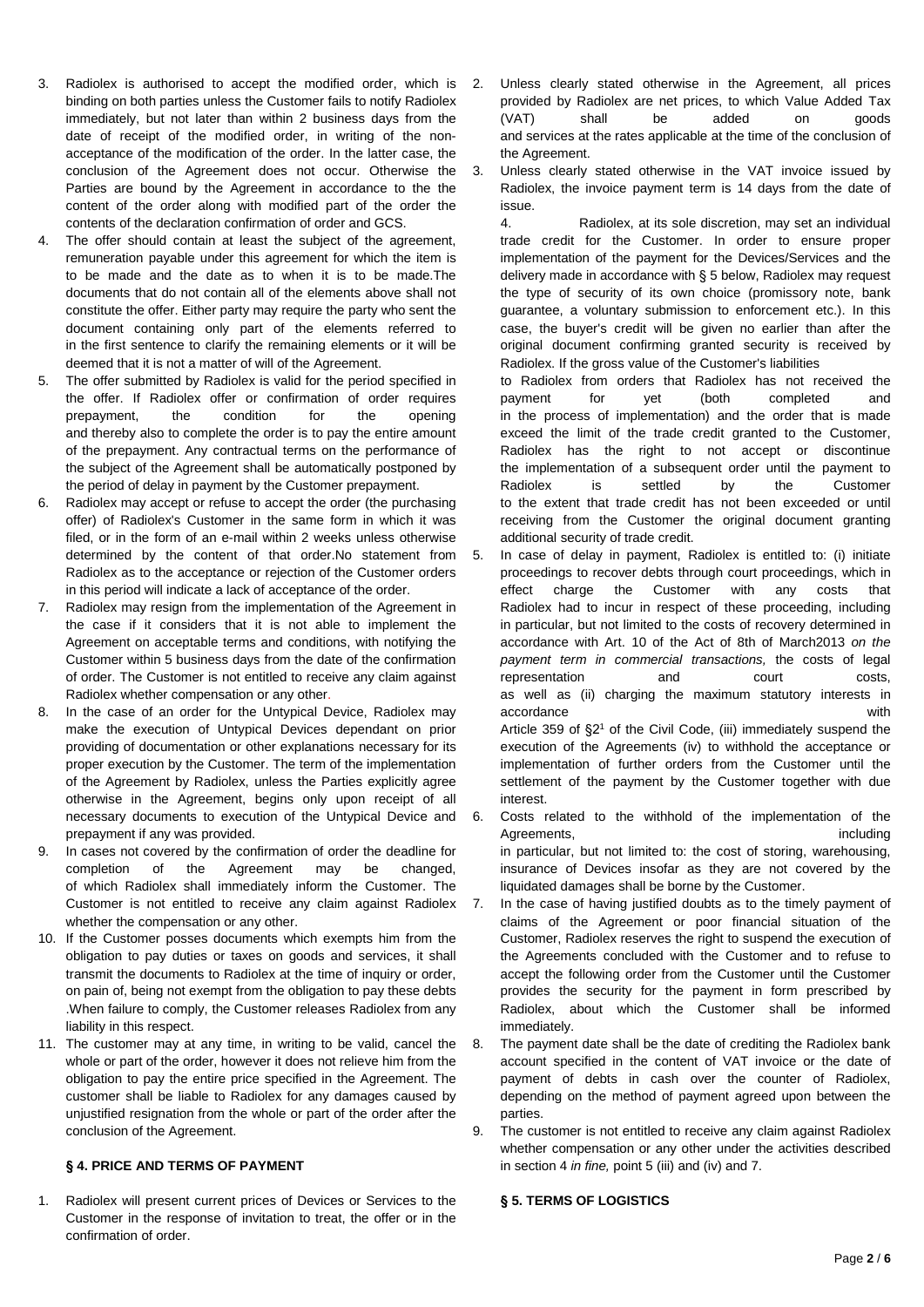- 1. Unless stated otherwise in the Agreement, Radiolex is preparing ordered Devices on the basis of EXW<sup>1</sup> Radiolex, ul. Siennicka 25, 80-958 Gdańsk k, on the date specified in the Agreement.
- 2. Radiolex for an additional fee agreed by the Parties, provides logistic services of the Devices in the form of: (i) delivery of Devices to the carrier or other person designated by the Customer at the plant of Radiolex, including their loading on the basis of FCA1; (ii) Delivery of Devices to the carrier designated by the Customer and concluding the contract of carriage to a destination on the basis of CPT  $<sup>1</sup>$ ; (iii) providing Devices to the destination</sup> specified by the Customer or to a specific terminal/designated port and leaving them available to the Customer, or within the means of transport ready for unloading or after loading on the basis of DAP<sup>1</sup> or DAT<sup>1</sup>; (iv) providing duty paid Devices to destination specified by the Customer and leaving them available to the Customer on the means of transport ready for unloading, on the basis of DDP1; (v) preparation of Devices for transport through their packing or setting on a pallet with subject that for clauses FCA, CPT, DAP, DAT, DDP destination/terminal/port, place of destination where Radiolex is required to deliver Devices shall be determined by the Customer, no later than at the time of ordering. In case of lack of indication of destination/terminal/port by the Customer, means an order on the principles as in paragraph 1.
- 3. Parties allow the possibility of another transport after prior agreement.
- 4. Issue of Devices may be subject upon production of written authorization given by the Customer, for individuals to allow collection of the Devices.
- 5. If the Customer do not collect the Devices within the period specified in the agreement of sale, in a letter refusing the claim or the information on the removal of defects, Radiolex regardless of other entitlements due to him, can give them to a third party for safekeeping at the expense and risk of the Customer. In case of failure to collect the ordered Devices within 30 days from the date when they were to be received, Radiolex is entitled to their processing or sale to any third party at a price that the person is able to offer.Radiolex may claim payment of the difference in price from the Customer between the price at which the Customer had purchased the equipment from Radiolex and the price he received from the sale of the Device to a third party, regardless of contractual penalties for storage or warehousing of Devices.
- 6. If any damage to the Devices occurs while in transit commissioned by Radiolex to the entity maintaining professional business in transport/shipping, Radiolex or the Customer (depending on the passing of risk defined by Incoterms 2010) shall be entitled to claim compensation from the carrier in accordance with Convention on the Contract for the International Carriage of Goods by Road (CMR) signed in Geneva on 19th of May1956.
- 7. Radiolex shall not be responsible for any failure or delay in delivery of Devices, if the delivery was commissioned to a professional entity conducting business in scope of transport/shipping.In this regard, Radiolex will provide all necessary assistance to the Customer to seek from the aforesaid carrier/forwarder compensation for damage caused due to nondelivery or delay in delivery of Devices.
- 8. If the risk of damage and loss of Devices is the responsibility of Radiolex, the Customer shall immediately but not later than within 2 business days from the date of delivery or the date on which delivery should have been made, report to Radiolex about nondelivery or damage of Devices. In the latter case, the report must be accompanied by a detailed photographic documentation of the damage. Notification of non-delivery or damage of the Devices shall be made in writing to be valid.
- 9. Lack of report about non-delivery or damage of Devices on the date specified in paragraph 8 above shall be considered as the execution of delivery on time and undamaged.
- 10. Properly carried out report about non-delivery of Devices or damage during delivery form the basis for an investigation by the Radiolex on its account directly from the carrier or forwarding agent entrusted with the execution of delivery. Until the completion of this procedure, any rights of the Customer to any kind of claims against **Radiolex**

for non-performance or improper performance of the Agreement shall be suspended.

11. Radiolex shall immediately inform the Customer about the completion of the procedure with regard to the carrier/frowarder and its result, and on this basis the Parties will determine further proceedings in the case, in particular, indicate whether the Customer shall receive new Devices in place of Devices that have not been delivered to him or in place of the Devices that have been damaged, or if there is no basis for allowing the claim of the Customer.

# **§ 6. GUARANTEE**

- 1. Radiolex grants the guarantee on the Devices it produces provided the Customer uses the Devices according to their characteristics and intended use and ensures their good quality and efficient operation of the principles as in Annex 1 to the GCS.
- 2. The parties agree that the liability of Radiolex under the statutory warranty shall be excluded.

# **§ 7. GENERAL RESPONSIBILITY**

- 1. Radiolex shall not be responsible or liable for any damage caused due to failure to perform its obligations under the Agreement unless the damage occurred as a result of deliberate misconduct of Radiolex. Subject to paragraph 2 below, the above exclusion of Radiolex liability and responsibility is the most extensive exemption of liability in accordance with Polish law.
- 2. The exclusion of liability, as referred to in paragraph 1 above shall not apply to the liability of Radiolex under the guarantee, provided that all the premises under guarantee claims are maintained, dangerous product liability, as well as any other liability which can not be effectively disabled by the agreement of the Parties.
- 3. All exclusions and limitations of liability contained in GCS also apply to exclusions and limitations of liability of Radiolex employees and other individuals and legal entities acting on behalf of or for the benefit of Radiolex, in particular sales representatives, contractors and agents.
- 4. Radiolex shall not interfere in manner of the use and purpose of use of the Device. Any advices and technical recommendations which are given by individuals acting

on behalf of Radiolex shall not constitute performance of any contractual obligations incumbent upon Radiolex or any binding usefulness ratings of Devices, but are provided as part of goodwill of Radiolex and are non-binding proposals for the use of ordered Devices. In the event that for the proper use of the Device purchased

by the Customer it is necessary to appoint the expert staff by Radiolex, Radiolex is prepared to consider the appointment of such staff.In the case of this appointment, any information provided by the staff will be advisory in nature and subject to Article 473 § 2 of the Civil Code, Radiolex does not bear any responsibility for the consequences of the information provided by the staff.

 $\overline{a}$ 

<sup>1</sup> Incoterms 2010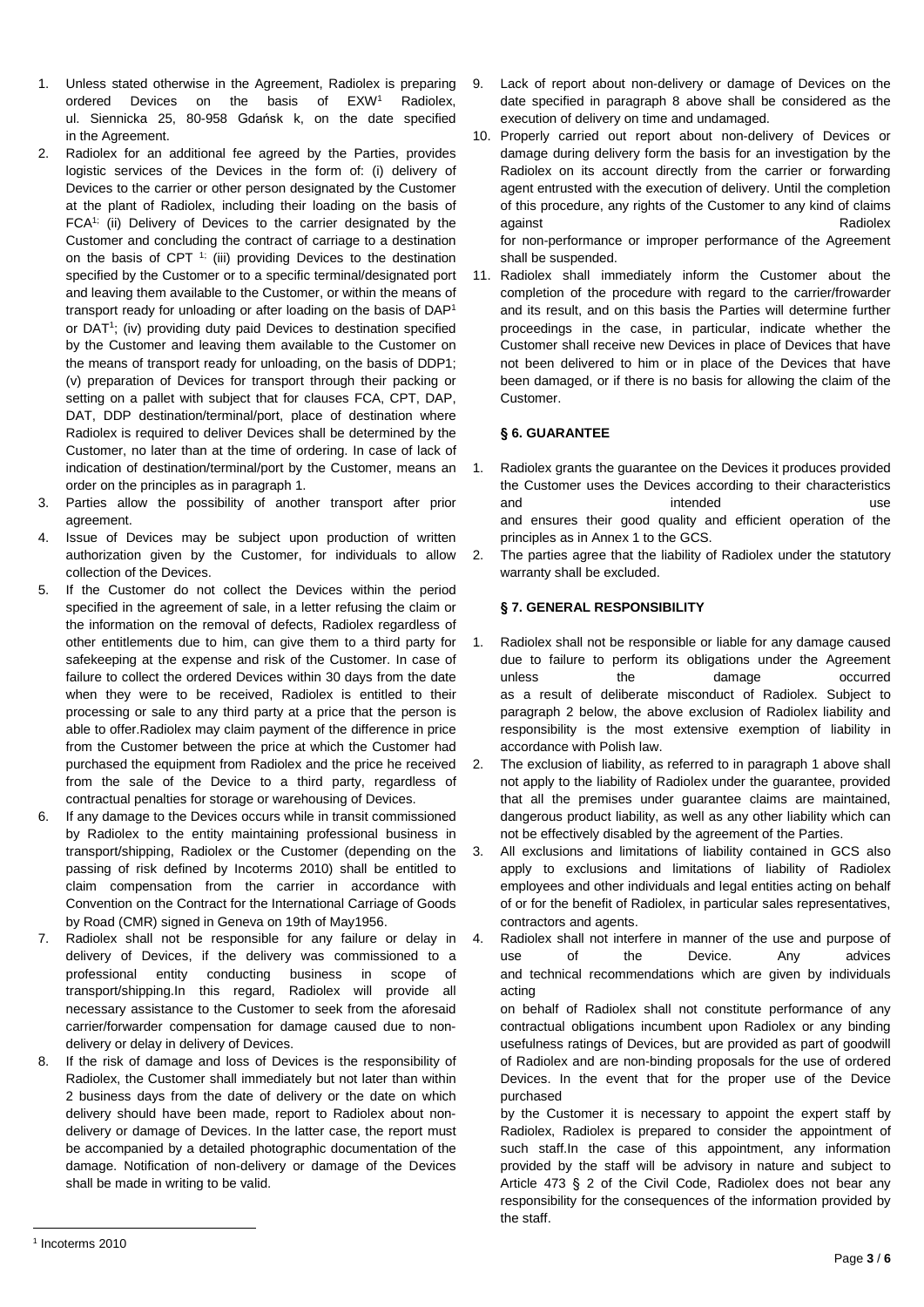#### **§ 8. CONTRACTUAL PENALTIES**

- 1. In the case of non-performance or improper performance of the Agreement, the Customer shall pay penalties to Radiolex: (i) for the delay in collecting Devices, in the amount of 0.5% of gross price for each uncollected Device specified on the VAT invoice for each day of delay, (ii) for the delay in collecting Devices after the end of the procedure provided in § 6 of GCS within the term set by Radiolex in amount of 0.5% of the gross price for each uncollected Device specified on VAT invoice for each day of delay, (iii) for withdrawal from the Agreement by Radiolex for reasons attributable to the Customer, in the amount of 30% of the price or remuneration specified in the Agreement increased by tax on goods and services due at the time of calculating the penalty.
- 2. Violation of §10 of GCS shall result in the obligation to pay a contractual penalty by the Customer in the amount of PLN 20,000.00 (say: twenty thousand) to Radiolex, for each violation.
- 3. Radiolex reserves the right to claim damages exceeding the amount of stipulated penalties.

### **§ 9. WITHDRAWAL FROM THE AGREEMENT**

- 1. Except in the cases indicated in the content of GCS, Radiolex is entitled to withdraw from the Agreement in the event of gross infringement of obligations of the Agreement by the Customer despite a written request from Radiolex to their proper execution.
- 2. The request referred to in paragraph 1 above shall be sent to the Customer in the form of an e-mail and should include at least a three-day term to start the implementation of the obligations as in the Agreement. A request is deemed received by the Customer at the time of sending the e-mail by Radiolex, unless the Customer proves that he received the request at a later date. Radiolex is the only entitled to recognize whether there has been an event of gross infringement of obligations of the Agreement by the Customer.
- 3. Radiolex is entitled to withdraw from the Agreement on the basis as set out in the paragraph 1 within 30 days from the occurrence of any of the conditions for the withdrawal and at its own discretion may withdraw from the whole of the Agreement or the part of the Agreement non-executed by the Customer.

### **§ 10. CONFIDENTIAL INFORMATION**

- 1. The Parties undertake not to disclose any Confidential Information, with exception where such disclosure is required by law or in connection with pending court or administrative proceedings in which the Party participates or the disclosure occurs with consent of the Party concerned.
- 2. In the event that either Party is forced to disclose any Confidential Information in case of one of the above situation, it shall immediately notify the other Party of such necessity. The obligation to to maintain the secrecy of the Confidential Information shall continue even after the expiration or termination of the Agreement.
- 3. The Parties undertake to use Confidential Information solely in connection with the performance of the Agreement.
- 4. A Customer that performs the Agreement by working or cooperating with a third party is obliged to inform this third party about the duty of keeping Confidential Information in secrecy and effective enforcement of their obligation to maintain confidentiality to the same extent that the obligation applies to the Customer.

#### **§ 11. PERSONAL DATA**

- 1. The Customer consents to the processing of its personal data by Radiolex for the purpose of implementation of the Agreement in accordance with the Act of 29thof August 1997 *on the personal data protection.*
- 2. The customer also agrees to receive commercial information from Radiolex by means of electronic communication, in particular electronic mail in accordance with the Act of 18thof July 2002 *on electronic services.*
- 3. Radiolex archives orders in its internal data system. Data processed are not disclosed to unauthorised recipients by Radiolex.

#### **§ 12. COPYRIGHTS**

Radiolex retains all rights including copyrights in all fields of operation which are clearly not transfered to the Customer or any other third party or to which a license is not explicitly granted for the indicated fields of exploitation of all the illustrations, drawings, calculations and other documents, including in particular any documents that are marked as "confidential".Before transferring to a third party the Customer should obtain a clear consent in written from Radiolex under pain of nullity.

## **§ 13. RESERVATION OF TITLE OF THE DEVICE**

- 1. The ownership of the Device ordered by the Customer passes to the Customer at the moment when the bank account of Radiolex is credited with a total price for a particular order, which means that to that date the Devices subject to this order shall remain the sole property of Radiolex. The above is independent of the passing of risk and maintenance costs of the ordered Devices as referred to above in GCS.
- 2. At a time when the Devices remain the property of Radiolex, the Customer shall mantain received Devices with utmost care.The customer is required to provide all the necessary protection and maintenance, as well as controls at their own expense in a timely manner and to the necessary extent.
- 3. The Customer is obliged to inform its creditors and contractors about the fact that the devices, which in accordance with paragraph 1 shall be the property of Radiolex and are not owned by the Customer, as well as of any security, encumbrances, etc. established in favour of Radiolex, regarding Devices whose ownership has passed to the Customer.
- 4. In the case of merging or mixing of the Devices owned by Radiolex with those not belonging to Radiolex in such a way that it is not possible or very difficult to restore their previous state, regardless of compensation claims of Radiolex, Radiolex becomes a co-owner of the newly formed from the merger or confusion of the object on conditions as in art. 193 of the Civil Code, while for the value of the Devices owned by Radiolex shall be consifered the gross value of Devices (including VAT).
- 5. The Customer transfers to Radiolex all claims due from third parties arising from the merger of held Devices owned by Radiolex with real estate or movable property belonging to third parties as security for Radiolex in relation to the Customer.
- 6. The right to request the return of Devices which right of ownership has been reserved for Radiolex is the exclusive right of Radiolex.Neither the Customer nor any third party which is in possession of such Devices can not effectively require the return acceptance of these Devices and thus settle the claim for payment of the price with Radiolex or release itself from the obligation to pay for the Devicest through their release to Radiolex without the written consent of Radiolex to be valid.

#### **§ 14. CHANGES TO GCS**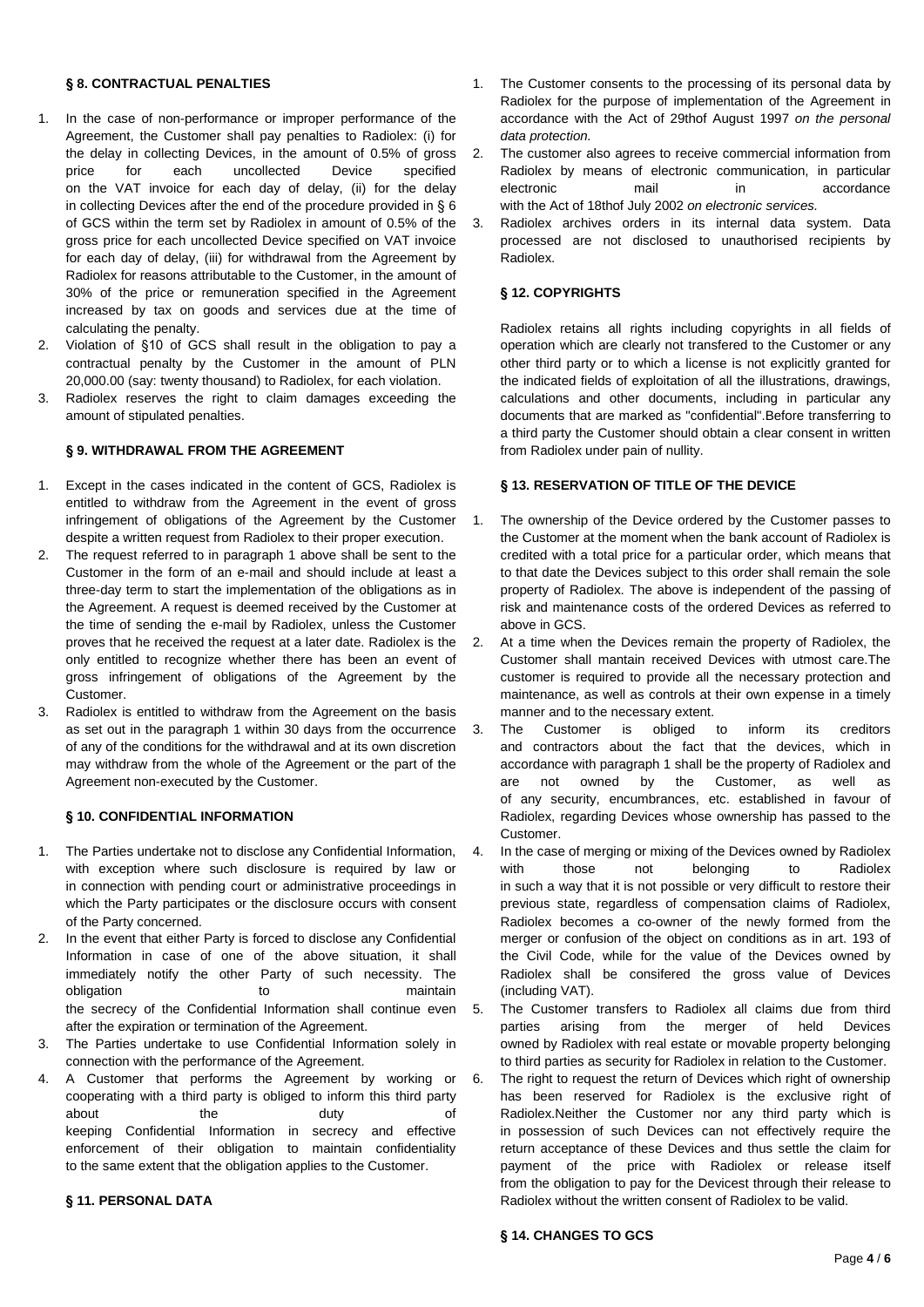- 1. GCS can be changed by Radiolex at any time.Radiolex will make every effort to notify the Customer about changes to the GCS, in particular by posting an appropriate announcement on its website.
- 2. Unless the new GCS states otherwise, the new GCS shall come into force at the time of its announcement on the website: [www.radiolex.pl](http://www.radiolex.pl/)
- 3. The entry into force of the new GCS shall not apply to the Agreements concluded before the entry into force of the revised GCS.

### **§ 15. FORCE MAJEURE**

- 1. Neither Party shall be liable for non-performance or improper performance of obligations under this Agreement caused by the Force majeure.
- 2. The Parties undertake to immediately notify each other about an event representing a case of the Force Majeure as soon as it occurs, or if it is not possible, as soon as it becomes possible under pain of losing the right to rely on that occasion.

## **§ 16. FINAL PROVISIONS**

- 1. The address specified by the Customer is the address for correspondence, unless the Customer explicitly and in writing to be valid, indicated to Radiolex another address for correspondence. The customer is obliged to inform Radiolex of each change of its mailing address in writing to be valid, subject that with the prior consent of the Parties information about change of the address for correspondence may be sent via e-mail.
- 2. The court of proper jurisdiction to settle any debates between the Parties shall be the court having jurisdiction over the registered office of Radiolex.
- 3. Any disputes shall be resolved in accordance with the Polish law. The use of the United Nations Convention on Contracts for the International Sale of Goods of 11th of April 1980, shall be excluded.
- 4. A transfer of rights and obligations of the Customer from the Agreement to a third party requires the written consent of Radiolex to be valid. Radiolex may, without the consent of the Customer, transfer the claim he is entitled to from the Customer to a third party.
- 5. The Customer is not entitled to deduct any of his debts owed to Radiolex

with debts of Radiolex, without written to be valid the consent of Radiolex.

- 6. The consents as described in paragraphs 4 and 5 shall be sent to the Customer via e-mail.
- 7. In any cases not regulated in the GCS, the Polish legal regulations, in particular the Civil Code, shall apply.

## **Appendix 1 to the GCS No. 1/2017 CONDITIONS OF GUARANTEE:**

- 1. Radiolex ensures that the Devices are made of good quality and are free from defects.
- 2. The guarantee is valid for 12 months from the date of release of the Device.
- 3. The guarantee only covers defects caused by the fault of Radiolex associated with defects in materials. The foregoing shall not affect the scope of the guarantee or guarantee provided by the manufacturer other than Radiolex. In this case the guarantee of Radiolex does not apply but the other manufacturer's.
- 4. Radiolex has the right to suspend the execution of the Customer's claims for guarantee until the settlement of all payments made under this Agreement or until the Customer provides evidence of

the original document as a confirmation of securing their payment in the form specified by Radiolex. Radiolex shall not be liable for damages or any other in relation to the Customer in the case of exercise of this right.

- 5. In the case of unjustified complaints Radiolex has the right to charge Customer with costs of the complaint proceedings.
- 6. The period for notifying defects expires within 2 business days after the end of the guarantee period, provided that the defect occured during the guarantee period.
- 7. The notification of defects shall be send via e-mail to the address: [reklamacje@radiolex.pl](mailto:reklamacje@radiolex.pl)
- 8. Notifications delivered in a different form may not be taken into account. Whenever possible, the customer shall attach the photographs of the claimed defect as detailed as possible
- 9. Unless the parties determine another way to verify by Radiolex the reason of the defect, the Customer shall immediately after reporting a defect, at his own expense, deliver the faulty Device to Radiolex.
- 10. The Customer is obliged to make a reasonably accurate inspection of the Device received at the time of its release and under the pain of the loss of these rights in the future, shall report any visible damage of the Device. The notification shall be made on the document confirming the receipt of the Device, otherwise being null and void.
- 11. The notification of the defect shall be made immediately after its discovery by the Customer, but no later than within 2 business days from the date of the disclosure.
- 12. Radiolex will make every effort to ensure that, within 14 business days from the receipt of the complaint form or faulty Device (whichever is later) to evaluate the technical equipment on the basis of which determines whether the defect is or is not covered by the scope of the guarantee.Radiolex shall notify the Customer about the results of the technical evaluation along with information about the acceptance or refusal of the complaint.
- 13. In an event of accepting the complaint, Radiolex shall rectify faults and defects within term about which the Customer shall be informed Radiolex shall notify the Customer about the removal of defects and inform about the term within the Customer is obliged to collect the Device. Radiolex shall decide about the manner of remedy of the defect i.e to replace the defective Device on free from defects or to remove defects.
- 12. In an event of accepting the complaint, the responsibility of Radiolex is limited to the repair or replacement of the Device at the discretion of Radiolex. Radiolex shall not bear any liability for any damages, in particular any potential or consequential damages incurred by the Customer or third party due to interruptions in access or inability to use the Device for the time when it remains flawed, also shall not bear the cost of replacement (assembly and disassembly) and transport of defective Device to the place of repair unless it is proved that that the damage was caused by Radiolex intentionally.
- 13. The guarantee period is extended by the duration of the repair. To the date of service, the period in which the Device remained at the point of guarantee service of Radiolex upon notifying the Customer that the Device is ready to collect after the repair, shall not be included.
- 14. After recognizing the Customer's complaint, Radiolex returns the Device to the Customer by informing the Customer that the Device is ready to collect at the location indicated by Radiolex.
- 15. The damage is considered to be effectively removed in the case where within 2 business days from the date of the release of repaired Device, the Customer not raised in the form as in paragraph 8 any objections as to how to defect was removed.Any reservations made after the period referred to in the preceding sentence shall be considered as a new defect complaint.
- 16. Radiolex guarantee does not apply if: